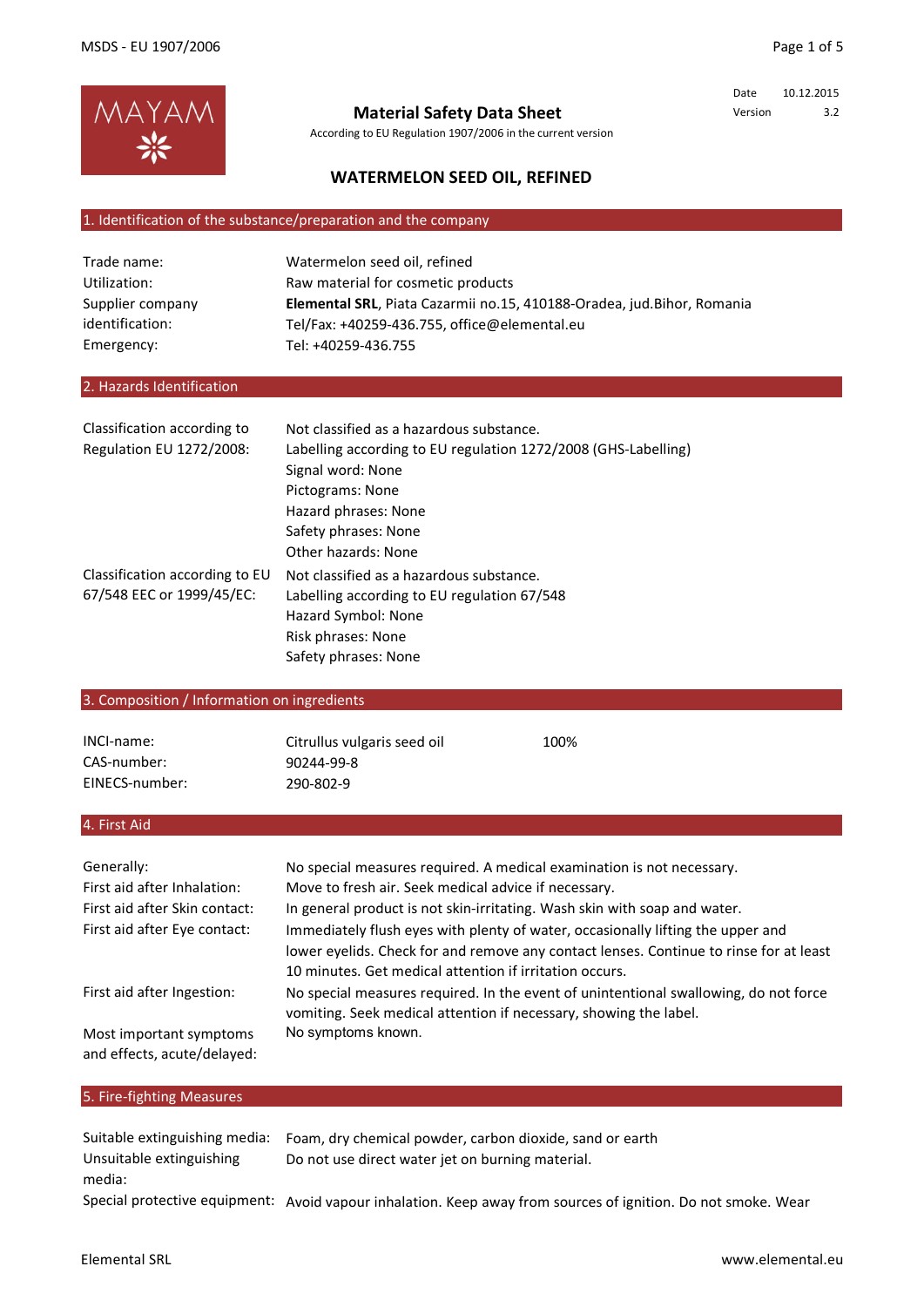| MAYAM<br>-                                      | <b>Material Safety Data Sheet</b><br>According to EU Regulation 1907/2006 in the current version<br><b>WATERMELON SEED OIL, REFINED</b>                                                                                                                                                                                                                                                                                                                                           | Date<br>Version | 10.12.2015<br>3.2 |
|-------------------------------------------------|-----------------------------------------------------------------------------------------------------------------------------------------------------------------------------------------------------------------------------------------------------------------------------------------------------------------------------------------------------------------------------------------------------------------------------------------------------------------------------------|-----------------|-------------------|
| Fire and explosion protection:                  | positive pressure self-contained breathing equipment & protective clothing.<br>Respiratory and eye protection required for fire crews when exposed to smoke or<br>This product is made up of inflammable material with low risk. The product<br>may only form ignitable mixtures or burn only upon heating above the flash<br>point. However, minor contamination by lightly volatile hydrocarbons may increase<br>the hazard. Ignition hazard at welding at the empty container. |                 |                   |
| Other information:                              | Dangerous combustion residues: smoke, carbon monoxide, carbon dioxide<br>Closed containers may build up pressure when exposed to heat and should be cooled<br>with water spray. In the case of fire: Use respirator.                                                                                                                                                                                                                                                              |                 |                   |
| 6. Accidental release measures:                 |                                                                                                                                                                                                                                                                                                                                                                                                                                                                                   |                 |                   |
| Personal precautions:                           | Remove sources of ignition, provide adequate ventilation, avoid contact with<br>skin and eye contact. Use individual protective equipment (safety glasses, waterproof-<br>boots, suitable protective clothing) in case of major spillages.                                                                                                                                                                                                                                        |                 |                   |
| <b>Environmental precautions</b><br>Land spill: | Shut off source. Prevent product from entering sewerage, water courses or low<br>lying areas. Take measures to reduce or prevent effects on ground water.<br>Gather product mechanically if possible. Bind remainings of the product with<br>sand or other appropriate absorbent and remove. Dispose of product and<br>contaminated absorbents in suitable containers, as directed in section 13.                                                                                 |                 |                   |
| Water spill:                                    | Confine the spill immediately with booms. Warn other ships. Notify port and<br>other relevant authorities. Remove from the surface by skimming or with suitable<br>absorbents. In running waters, apply appropriate dispersants in accordance<br>with local regulation.                                                                                                                                                                                                           |                 |                   |
| Methods for cleaning up:                        | Small spills and residues may be absorbed with material such as cloth or sawdust,<br>washed away with water and cleaned with sodic products. Larger spillage may be<br>pumped.                                                                                                                                                                                                                                                                                                    |                 |                   |
| 7. Handling and Storage                         |                                                                                                                                                                                                                                                                                                                                                                                                                                                                                   |                 |                   |
| Precautions for safe handling:                  | Apply good manufacturing practice & industrial hygiene practices, ensuring proper<br>ventilation. Observe good personal hygiene, and do not eat, drink or smoke whilst<br>handling. Keep containers leak proof closed and dry. Protect against sun/light. Prevent<br>spills and leakages to avoid slip hazard.                                                                                                                                                                    |                 |                   |
| Conditions for safe storage:                    | Intrusion into soil to be avoided. Store the product in cool (max. at room<br>temperature) and well-ventilated environment and keep away from sources of<br>ignition. Provide suitable mechanical equipment for the safe handling of drums and<br>heavy packages. Electrical equipment and fittings must comply with local regulations.                                                                                                                                           |                 |                   |

# 8. Exposure Controls and Personal Protection

| Hand protection:             | Wear suitable protective gloves in the event of prolonged or repeated skin contact.<br>Gloves must be selected according to the application and duration of use at the<br>workstation. Protective gloves need to be selected according to their suitability for the<br>workstation in question: other chemical products that may be handled, necessary<br>physical protections (cutting, pricking, heat protection), level of dexterity required. |
|------------------------------|---------------------------------------------------------------------------------------------------------------------------------------------------------------------------------------------------------------------------------------------------------------------------------------------------------------------------------------------------------------------------------------------------------------------------------------------------|
| Occupational exposure limit: | No special measures required                                                                                                                                                                                                                                                                                                                                                                                                                      |
| Eye protection:              | Avoid contact with eyes. Use eye protectors designed to protect against liquid                                                                                                                                                                                                                                                                                                                                                                    |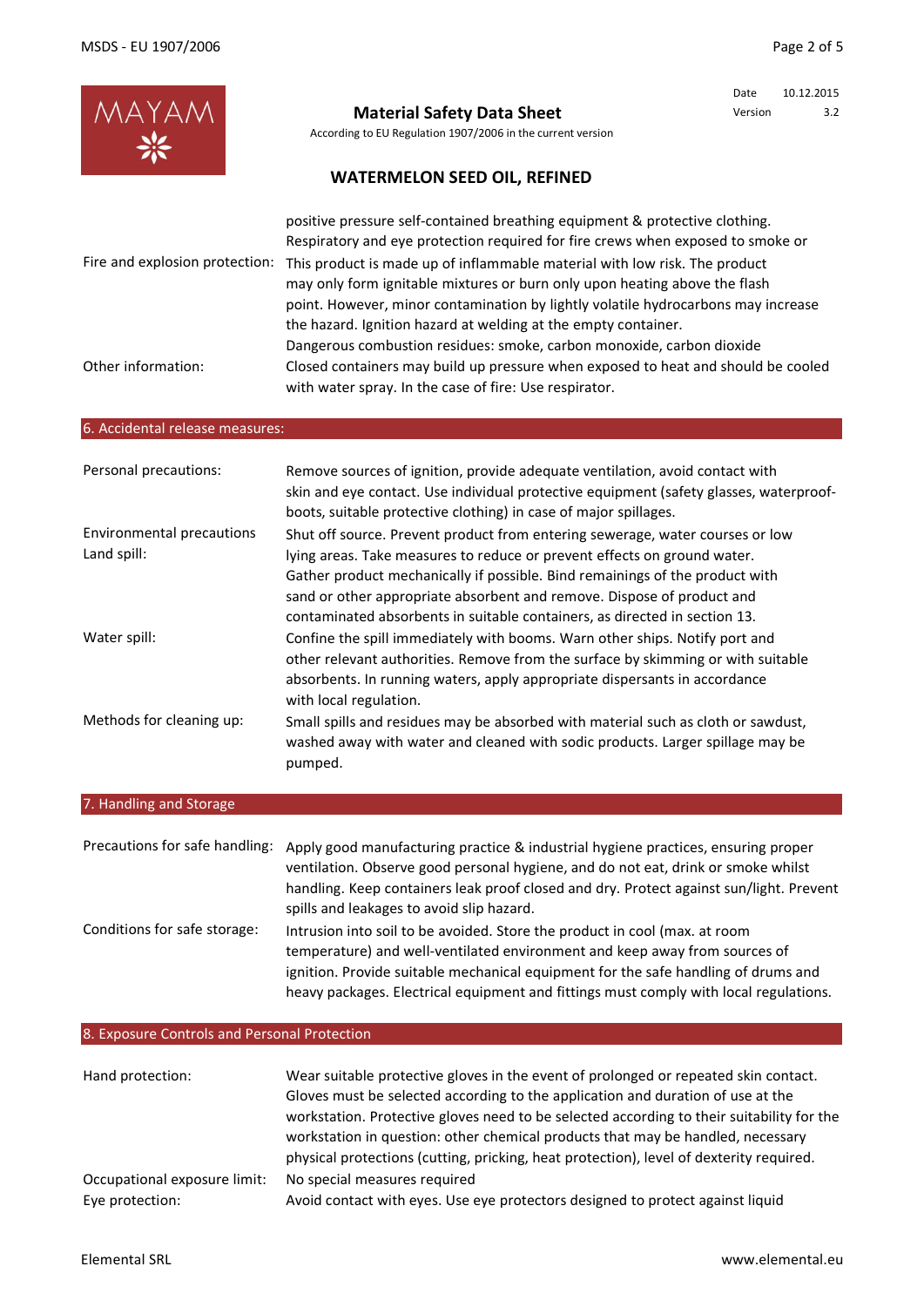Date 10.12.2015 Version 3.2



Physical protection:

## **Material Safety Data Sheet**

According to EU Regulation 1907/2006 in the current version

## **WATERMELON SEED OIL, REFINED**

splashes

Use individual protective equipment

## 9. Physical and Chemical Properties

| Appearance:                     | liquid at room temperature                              |
|---------------------------------|---------------------------------------------------------|
| Colour:                         | clear, pale yellow                                      |
| Odour:                          | typical, almost odorless                                |
| Melting point / freezing point: | not available                                           |
| Initial boiling point & range:  | >100 °C                                                 |
| Flash point:                    | $>$ 240 °C                                              |
| Refractive index at 20°C:       | 1,470 - 1,480                                           |
| Relative density at 20°C:       | $0.915 - 0.925$                                         |
| Solubility:                     | insoluble in water; miscible with oil, soluble in ether |
| Viscosity at 20°C:              | not determined                                          |
| Auto-ignition temperature:      | > 300 °C                                                |
| Flamability:                    | not available                                           |
| Explosive properties:           | not available                                           |
| Decomposition temperature:      | not available                                           |
|                                 |                                                         |

### 10. Stability and Reactivity

| Reactivity:                            | It presents no significant reactivity hazards, by itself or in contact with water. Avoid<br>contact with strong acids, alkali or oxidizing agents. Oxidation with atmospheric<br>oxygen. Formation of free fatty acids |
|----------------------------------------|------------------------------------------------------------------------------------------------------------------------------------------------------------------------------------------------------------------------|
| Chemical stability:                    | The product is stable under normal conditions                                                                                                                                                                          |
| Possibility of hazardous<br>reactions: | It presents no significant hazardous reaction. Reacts with oxidants.                                                                                                                                                   |
| Conditions to avoid:                   | Keep away from heat sources, open flames and sunlight.                                                                                                                                                                 |
| Substances to avoid:                   | Avoid contact with strong oxidants                                                                                                                                                                                     |
| Hazardous decomposition                | Product does not decompose at proper handling. Liable to cause smoke & acrid fumes                                                                                                                                     |
| products:                              | during combustion: carbon monoxide, carbon dioxide & other non-identified organic<br>compounds may be formed.                                                                                                          |

#### 11. Toxicological Information

Acute toxicity: Not classified as hazardous conform EEC Dangerous Substance Directive and Dangerous Preparation Directives. If the product is used properly it will not cause any injuries to health.

| Acute toxicity:           | In compliance with generally accepted uses and quantities are no negative |
|---------------------------|---------------------------------------------------------------------------|
|                           | impacts to be expected.                                                   |
|                           | LD50 oral: not determined                                                 |
|                           | LD50 dermal: not determined                                               |
|                           | LC50: not determined                                                      |
|                           | Inhalation: There is not expected negative impact.                        |
|                           | Ingestion: There is not expected negative impact.                         |
|                           | Skin contact: There is not expected negative impact.                      |
|                           | Eye contact: There is not expected negative impact.                       |
| Skin corrosion/irritation | In compliance with generally accepted uses and quantities are no negative |
|                           |                                                                           |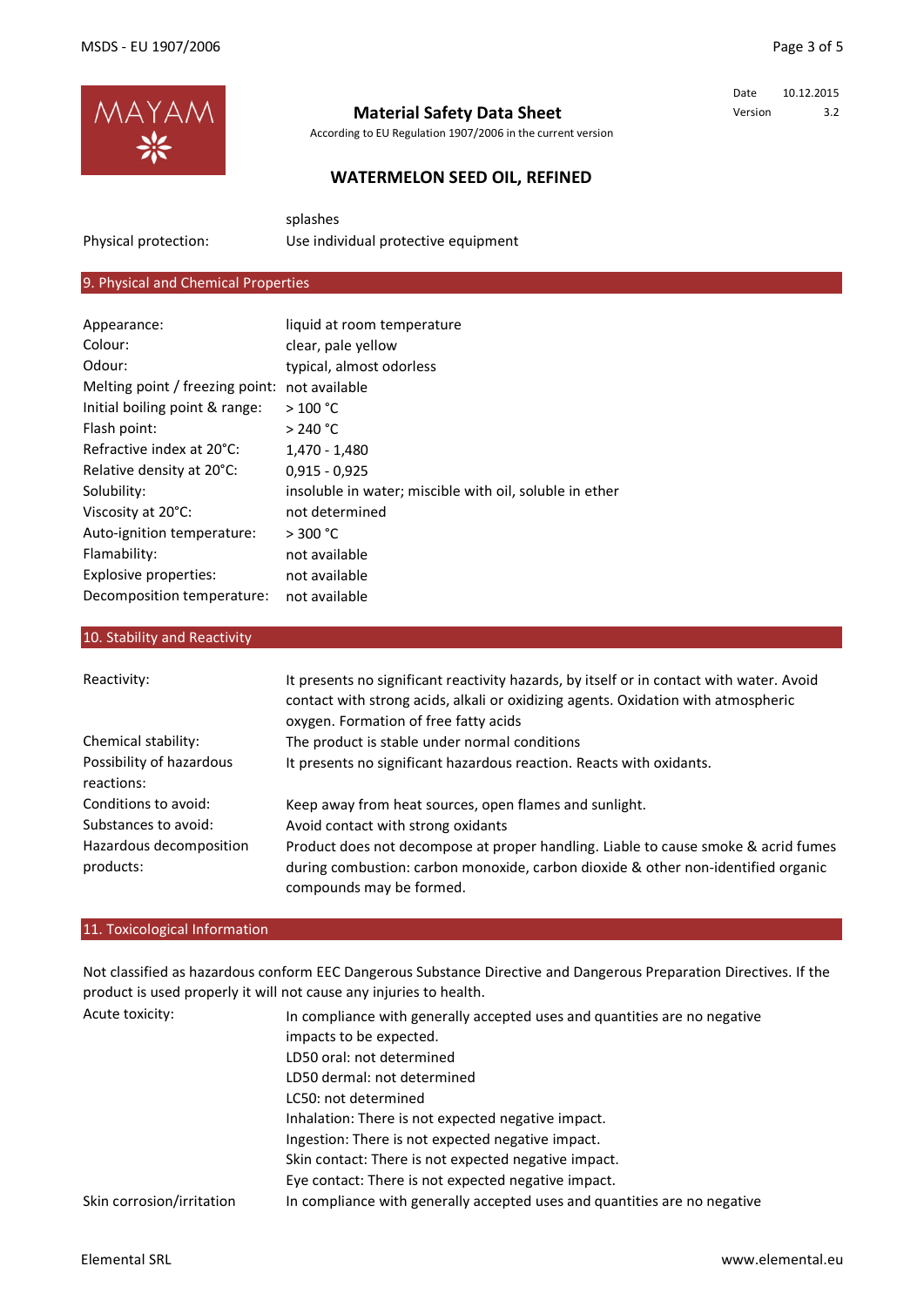Date 10.12.2015 Version 3.2



## **Material Safety Data Sheet**

According to EU Regulation 1907/2006 in the current version

## **WATERMELON SEED OIL, REFINED**

|                                  | Serious eye damage/irritation In compliance with generally accepted uses and quantities are no negative |
|----------------------------------|---------------------------------------------------------------------------------------------------------|
|                                  | impacts to be expected.                                                                                 |
| Respiratory / skin sensitization | In compliance with generally accepted uses and quantities are no negative                               |
|                                  | impacts to be expected.                                                                                 |
| Germ cell mutagenicity           | There is not expected negative impact.                                                                  |
| Carcinogenicity                  | There is not expected negative impact.                                                                  |
| Reproductive toxicity            | There is not expected negative impact.                                                                  |
| STOT-single exposure             | No information available                                                                                |
| STOT-repeated exposure           | No information available                                                                                |
| Aspiration hazard                | No information available                                                                                |

#### 12. Ecological Information

- 12.1. Ecotoxicity: low
- 12.2. Mobility in soil: low
- 12.3. Degradability: Biologically well degradable
- 12.4. Bioaccumulation potential: possible
- 12.5 Various harmful effects: no information available

#### 13. Disposal Considerations

Recommendation:

Absorb the oil with material such as cloth, paper or sawdust. Collect and dispose of waste product at an authorised disposal facility. Product remainders should not intrude in soil or waters.

#### 14. Transport Information

| General recomandations:        | Not dangerous product |
|--------------------------------|-----------------------|
| UN no:                         | not classified        |
| Road (ADR/RID):                | not classified        |
| Air (IATA/ICAO):               | not classified        |
| Sea (IMDG):                    | not classified        |
| Special precautions for user:  | See section 6-8       |
| Transport in bulk according to |                       |
| Annex II of MARPOL 73/78 and   |                       |
| the $\overline{BC}$ :          | Not defined           |

#### 15. Additional Regulatory Information

EU Classification: Assessment of material safety: An assessment has not been executed. Not subject to classification according to Directive 67/548/EC or Directive Not subject to classification according to CLP Regulation (EC) No. 1272/2008.

#### 16. Other Information

Disclaimer: